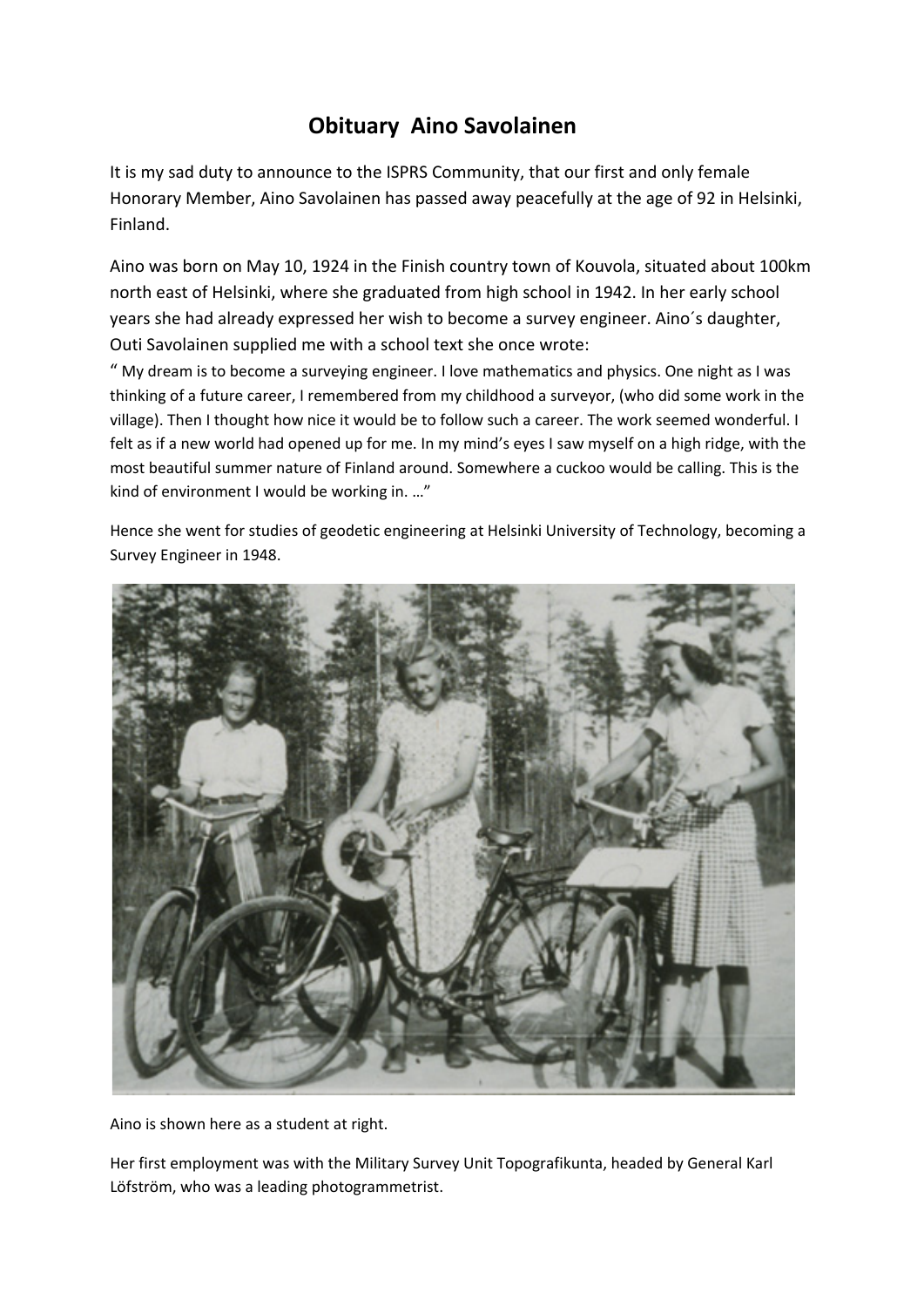

Aino is shown here doing work on the Zeiss Planigraph.

In her photogrammetric activities, Aino attended the Zeiss Photogrammetric Week in Munich in 1952 at which I was employed as an assistant. She also convinced me to become a photogrammetrist during my exchange of technical experience stay in Helsinki, while visiting her laboratory.

In 1960, she became employed in teaching surveying at the Technical University of Helsinki and where she worked as Photogrammetric Engineer from 1966 to her retirement in 1988.